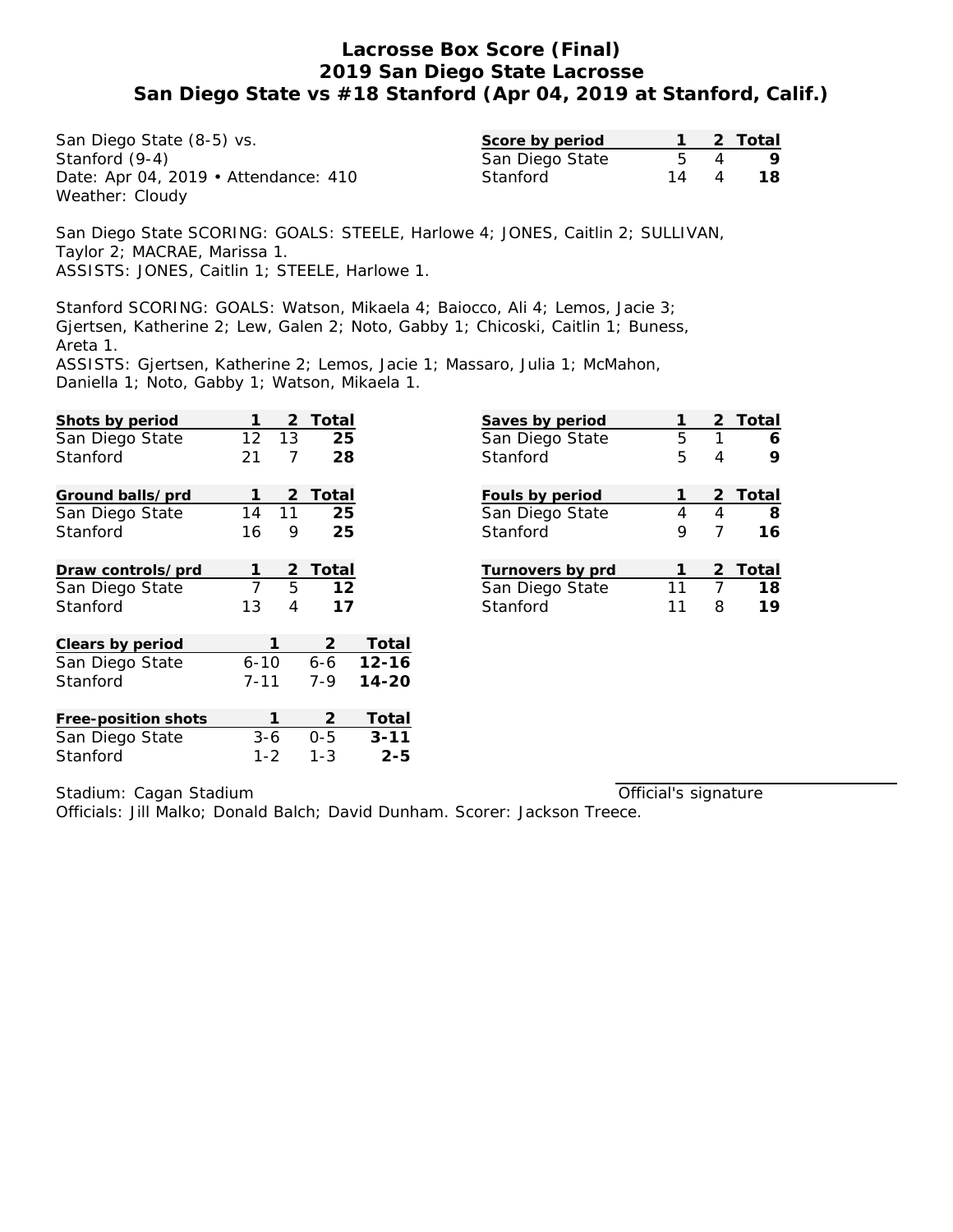| Stanford |  |
|----------|--|
|          |  |

| $\overline{2}$<br>d<br>1<br>Lopes, Kira<br>3<br>$\overline{2}$<br>$\overline{2}$<br>Grattan, Trudie<br>gk<br>$\overline{\phantom{0}}$<br>$\overline{2}$<br>1<br>1<br>1<br>$\mathbf{1}$<br>Buness, Areta<br>1<br>1<br>$1 - 1$<br>4<br>m<br>$\overline{a}$<br>3<br>$\overline{4}$<br>3<br>d<br>8<br>Pelton, Kyra<br>$\overline{a}$<br>$\overline{2}$<br>8<br>$\mathbf{1}$<br>13<br>Baiocco, Ali<br>$\overline{4}$<br>6<br>$0 - 3$<br>$\overline{4}$<br>$\overline{a}$<br>a<br>$\overline{a}$<br>$\overline{a}$<br>1<br>1<br>16<br>Trattner, Chelsea<br>$\overline{a}$<br>m<br>$\overline{\phantom{m}}$<br>$\overline{\phantom{0}}$<br>$\qquad \qquad -$<br>$\overline{\phantom{0}}$<br>$\overline{\phantom{0}}$<br>$\overline{2}$<br>$\overline{2}$<br>$\overline{2}$<br>17<br>Gjertsen, Katherine<br>2<br>4<br>$\overline{a}$<br>a<br>$\overline{a}$<br>$\overline{a}$<br>$\overline{a}$<br>$\overline{a}$<br>1<br>$\mathbf{1}$<br>d<br>18<br>1<br>5<br>Massaro, Julia<br>$\overline{4}$<br>$\overline{a}$<br>$\overline{\phantom{0}}$<br>$\overline{\phantom{0}}$<br>$\overline{a}$<br>$\overline{2}$<br>3<br>20<br>Lucero, Genesis<br>1<br>m<br>$\overline{a}$<br>$\overline{a}$<br>$\overline{a}$<br>$\overline{2}$<br>$\mathbf{1}$<br>5<br>5<br>5<br>26<br>Watson, Mikaela<br>1<br>$\overline{4}$<br>$\overline{a}$<br>m<br>1<br>1<br>$\overline{\mathcal{L}}$<br>$\mathbf{1}$<br>32<br>McMahon, Daniella<br>1<br>$\overline{4}$<br>m<br>$\overline{a}$<br>$\overline{a}$<br>$\overline{2}$<br>$\overline{2}$<br>$\mathbf{1}$<br>35<br>$\overline{2}$<br>1<br>Lew, Galen<br>2<br>a<br>-- Substitutes --<br>Cooper, Julia<br>1<br>1<br>Muir, Libby<br>6<br>$\overline{2}$<br>1<br>$\overline{7}$<br>Persche, Julia<br>$\overline{2}$<br>$\overline{\phantom{0}}$<br>$\overline{\phantom{a}}$<br>9<br>Sivilli, Monika<br>1<br>$\overline{a}$<br>$\overline{2}$<br>10<br>Chicoski, Caitlin<br>1<br>$\overline{2}$<br>1<br>1<br>1<br>1<br>1<br>Bellaschi, Maggie<br>11 | Pos | ## | Player | G | A | Pts Sh | SO GB DC |  | FPS | TO | СT | Fo             |
|-----------------------------------------------------------------------------------------------------------------------------------------------------------------------------------------------------------------------------------------------------------------------------------------------------------------------------------------------------------------------------------------------------------------------------------------------------------------------------------------------------------------------------------------------------------------------------------------------------------------------------------------------------------------------------------------------------------------------------------------------------------------------------------------------------------------------------------------------------------------------------------------------------------------------------------------------------------------------------------------------------------------------------------------------------------------------------------------------------------------------------------------------------------------------------------------------------------------------------------------------------------------------------------------------------------------------------------------------------------------------------------------------------------------------------------------------------------------------------------------------------------------------------------------------------------------------------------------------------------------------------------------------------------------------------------------------------------------------------------------------------------------------------------------------------------------------------------------------------------------------------------------------------------------------------------------------------------------------|-----|----|--------|---|---|--------|----------|--|-----|----|----|----------------|
|                                                                                                                                                                                                                                                                                                                                                                                                                                                                                                                                                                                                                                                                                                                                                                                                                                                                                                                                                                                                                                                                                                                                                                                                                                                                                                                                                                                                                                                                                                                                                                                                                                                                                                                                                                                                                                                                                                                                                                       |     |    |        |   |   |        |          |  |     |    |    |                |
|                                                                                                                                                                                                                                                                                                                                                                                                                                                                                                                                                                                                                                                                                                                                                                                                                                                                                                                                                                                                                                                                                                                                                                                                                                                                                                                                                                                                                                                                                                                                                                                                                                                                                                                                                                                                                                                                                                                                                                       |     |    |        |   |   |        |          |  |     |    |    |                |
|                                                                                                                                                                                                                                                                                                                                                                                                                                                                                                                                                                                                                                                                                                                                                                                                                                                                                                                                                                                                                                                                                                                                                                                                                                                                                                                                                                                                                                                                                                                                                                                                                                                                                                                                                                                                                                                                                                                                                                       |     |    |        |   |   |        |          |  |     |    |    |                |
|                                                                                                                                                                                                                                                                                                                                                                                                                                                                                                                                                                                                                                                                                                                                                                                                                                                                                                                                                                                                                                                                                                                                                                                                                                                                                                                                                                                                                                                                                                                                                                                                                                                                                                                                                                                                                                                                                                                                                                       |     |    |        |   |   |        |          |  |     |    |    | 3              |
|                                                                                                                                                                                                                                                                                                                                                                                                                                                                                                                                                                                                                                                                                                                                                                                                                                                                                                                                                                                                                                                                                                                                                                                                                                                                                                                                                                                                                                                                                                                                                                                                                                                                                                                                                                                                                                                                                                                                                                       |     |    |        |   |   |        |          |  |     |    |    |                |
|                                                                                                                                                                                                                                                                                                                                                                                                                                                                                                                                                                                                                                                                                                                                                                                                                                                                                                                                                                                                                                                                                                                                                                                                                                                                                                                                                                                                                                                                                                                                                                                                                                                                                                                                                                                                                                                                                                                                                                       |     |    |        |   |   |        |          |  |     |    |    | $\mathbf{1}$   |
|                                                                                                                                                                                                                                                                                                                                                                                                                                                                                                                                                                                                                                                                                                                                                                                                                                                                                                                                                                                                                                                                                                                                                                                                                                                                                                                                                                                                                                                                                                                                                                                                                                                                                                                                                                                                                                                                                                                                                                       |     |    |        |   |   |        |          |  |     |    |    |                |
|                                                                                                                                                                                                                                                                                                                                                                                                                                                                                                                                                                                                                                                                                                                                                                                                                                                                                                                                                                                                                                                                                                                                                                                                                                                                                                                                                                                                                                                                                                                                                                                                                                                                                                                                                                                                                                                                                                                                                                       |     |    |        |   |   |        |          |  |     |    |    | $\overline{2}$ |
|                                                                                                                                                                                                                                                                                                                                                                                                                                                                                                                                                                                                                                                                                                                                                                                                                                                                                                                                                                                                                                                                                                                                                                                                                                                                                                                                                                                                                                                                                                                                                                                                                                                                                                                                                                                                                                                                                                                                                                       |     |    |        |   |   |        |          |  |     |    |    | $\mathbf{1}$   |
|                                                                                                                                                                                                                                                                                                                                                                                                                                                                                                                                                                                                                                                                                                                                                                                                                                                                                                                                                                                                                                                                                                                                                                                                                                                                                                                                                                                                                                                                                                                                                                                                                                                                                                                                                                                                                                                                                                                                                                       |     |    |        |   |   |        |          |  |     |    |    |                |
|                                                                                                                                                                                                                                                                                                                                                                                                                                                                                                                                                                                                                                                                                                                                                                                                                                                                                                                                                                                                                                                                                                                                                                                                                                                                                                                                                                                                                                                                                                                                                                                                                                                                                                                                                                                                                                                                                                                                                                       |     |    |        |   |   |        |          |  |     |    |    | $\overline{2}$ |
|                                                                                                                                                                                                                                                                                                                                                                                                                                                                                                                                                                                                                                                                                                                                                                                                                                                                                                                                                                                                                                                                                                                                                                                                                                                                                                                                                                                                                                                                                                                                                                                                                                                                                                                                                                                                                                                                                                                                                                       |     |    |        |   |   |        |          |  |     |    |    |                |
|                                                                                                                                                                                                                                                                                                                                                                                                                                                                                                                                                                                                                                                                                                                                                                                                                                                                                                                                                                                                                                                                                                                                                                                                                                                                                                                                                                                                                                                                                                                                                                                                                                                                                                                                                                                                                                                                                                                                                                       |     |    |        |   |   |        |          |  |     |    |    |                |
|                                                                                                                                                                                                                                                                                                                                                                                                                                                                                                                                                                                                                                                                                                                                                                                                                                                                                                                                                                                                                                                                                                                                                                                                                                                                                                                                                                                                                                                                                                                                                                                                                                                                                                                                                                                                                                                                                                                                                                       |     |    |        |   |   |        |          |  |     |    |    |                |
|                                                                                                                                                                                                                                                                                                                                                                                                                                                                                                                                                                                                                                                                                                                                                                                                                                                                                                                                                                                                                                                                                                                                                                                                                                                                                                                                                                                                                                                                                                                                                                                                                                                                                                                                                                                                                                                                                                                                                                       |     |    |        |   |   |        |          |  |     |    |    |                |
|                                                                                                                                                                                                                                                                                                                                                                                                                                                                                                                                                                                                                                                                                                                                                                                                                                                                                                                                                                                                                                                                                                                                                                                                                                                                                                                                                                                                                                                                                                                                                                                                                                                                                                                                                                                                                                                                                                                                                                       |     |    |        |   |   |        |          |  |     |    |    | 1              |
|                                                                                                                                                                                                                                                                                                                                                                                                                                                                                                                                                                                                                                                                                                                                                                                                                                                                                                                                                                                                                                                                                                                                                                                                                                                                                                                                                                                                                                                                                                                                                                                                                                                                                                                                                                                                                                                                                                                                                                       |     |    |        |   |   |        |          |  |     |    |    |                |
|                                                                                                                                                                                                                                                                                                                                                                                                                                                                                                                                                                                                                                                                                                                                                                                                                                                                                                                                                                                                                                                                                                                                                                                                                                                                                                                                                                                                                                                                                                                                                                                                                                                                                                                                                                                                                                                                                                                                                                       |     |    |        |   |   |        |          |  |     |    |    | $\overline{2}$ |
|                                                                                                                                                                                                                                                                                                                                                                                                                                                                                                                                                                                                                                                                                                                                                                                                                                                                                                                                                                                                                                                                                                                                                                                                                                                                                                                                                                                                                                                                                                                                                                                                                                                                                                                                                                                                                                                                                                                                                                       |     |    |        |   |   |        |          |  |     |    |    | 3              |
| $\mathbf{1}$<br>$\overline{a}$<br>14<br>Bond, Natalie                                                                                                                                                                                                                                                                                                                                                                                                                                                                                                                                                                                                                                                                                                                                                                                                                                                                                                                                                                                                                                                                                                                                                                                                                                                                                                                                                                                                                                                                                                                                                                                                                                                                                                                                                                                                                                                                                                                 |     |    |        |   |   |        |          |  |     |    |    |                |
| 22<br>Chapman, Mackenz<br>1                                                                                                                                                                                                                                                                                                                                                                                                                                                                                                                                                                                                                                                                                                                                                                                                                                                                                                                                                                                                                                                                                                                                                                                                                                                                                                                                                                                                                                                                                                                                                                                                                                                                                                                                                                                                                                                                                                                                           |     |    |        |   |   |        |          |  |     |    |    |                |
| 23<br>Keating, Kelleigh                                                                                                                                                                                                                                                                                                                                                                                                                                                                                                                                                                                                                                                                                                                                                                                                                                                                                                                                                                                                                                                                                                                                                                                                                                                                                                                                                                                                                                                                                                                                                                                                                                                                                                                                                                                                                                                                                                                                               |     |    |        |   |   |        |          |  |     |    |    |                |
| 25<br>Knaus, Emma<br>1<br>$\overline{\phantom{0}}$<br>$\overline{a}$<br>$\overline{a}$<br>$\overline{\phantom{a}}$                                                                                                                                                                                                                                                                                                                                                                                                                                                                                                                                                                                                                                                                                                                                                                                                                                                                                                                                                                                                                                                                                                                                                                                                                                                                                                                                                                                                                                                                                                                                                                                                                                                                                                                                                                                                                                                    |     |    |        |   |   |        |          |  |     |    |    |                |
| 27<br>Noto, Gabby<br>$\overline{2}$<br>3<br>3<br>1<br>1<br>1                                                                                                                                                                                                                                                                                                                                                                                                                                                                                                                                                                                                                                                                                                                                                                                                                                                                                                                                                                                                                                                                                                                                                                                                                                                                                                                                                                                                                                                                                                                                                                                                                                                                                                                                                                                                                                                                                                          |     |    |        |   |   |        |          |  |     |    |    |                |
| 28<br>Salvatori, Marianna                                                                                                                                                                                                                                                                                                                                                                                                                                                                                                                                                                                                                                                                                                                                                                                                                                                                                                                                                                                                                                                                                                                                                                                                                                                                                                                                                                                                                                                                                                                                                                                                                                                                                                                                                                                                                                                                                                                                             |     |    |        |   |   |        |          |  |     |    |    |                |
| 29<br>Johnson, Helen                                                                                                                                                                                                                                                                                                                                                                                                                                                                                                                                                                                                                                                                                                                                                                                                                                                                                                                                                                                                                                                                                                                                                                                                                                                                                                                                                                                                                                                                                                                                                                                                                                                                                                                                                                                                                                                                                                                                                  |     |    |        |   |   |        |          |  |     |    |    |                |
| 30<br>Tsai, Alex                                                                                                                                                                                                                                                                                                                                                                                                                                                                                                                                                                                                                                                                                                                                                                                                                                                                                                                                                                                                                                                                                                                                                                                                                                                                                                                                                                                                                                                                                                                                                                                                                                                                                                                                                                                                                                                                                                                                                      |     |    |        |   |   |        |          |  |     |    |    |                |
| 33<br>1<br>Lemos, Jacie<br>3<br>$\overline{4}$<br>3<br>$\mathfrak{D}$<br>$1 - 1$<br>4<br>1                                                                                                                                                                                                                                                                                                                                                                                                                                                                                                                                                                                                                                                                                                                                                                                                                                                                                                                                                                                                                                                                                                                                                                                                                                                                                                                                                                                                                                                                                                                                                                                                                                                                                                                                                                                                                                                                            |     |    |        |   |   |        |          |  |     |    |    | 1              |
| 34<br>Begley, Annika<br>1                                                                                                                                                                                                                                                                                                                                                                                                                                                                                                                                                                                                                                                                                                                                                                                                                                                                                                                                                                                                                                                                                                                                                                                                                                                                                                                                                                                                                                                                                                                                                                                                                                                                                                                                                                                                                                                                                                                                             |     |    |        |   |   |        |          |  |     |    |    |                |
| 18<br>7<br>25<br>28<br>25<br>$2 - 5$<br>Totals<br>24<br>17<br>19<br>12                                                                                                                                                                                                                                                                                                                                                                                                                                                                                                                                                                                                                                                                                                                                                                                                                                                                                                                                                                                                                                                                                                                                                                                                                                                                                                                                                                                                                                                                                                                                                                                                                                                                                                                                                                                                                                                                                                |     |    |        |   |   |        |          |  |     |    |    | 16             |
| W/L<br>GА                                                                                                                                                                                                                                                                                                                                                                                                                                                                                                                                                                                                                                                                                                                                                                                                                                                                                                                                                                                                                                                                                                                                                                                                                                                                                                                                                                                                                                                                                                                                                                                                                                                                                                                                                                                                                                                                                                                                                             |     |    |        |   |   |        |          |  |     |    |    |                |
| Goalkeepers<br>Minutes<br>Saves<br>#<br>3<br>5<br>W<br>Grattan, Trudie<br>40:14                                                                                                                                                                                                                                                                                                                                                                                                                                                                                                                                                                                                                                                                                                                                                                                                                                                                                                                                                                                                                                                                                                                                                                                                                                                                                                                                                                                                                                                                                                                                                                                                                                                                                                                                                                                                                                                                                       |     |    |        |   |   |        |          |  |     |    |    |                |
| 6<br>3<br>1<br>Cooper, Julia<br>19:46<br>4                                                                                                                                                                                                                                                                                                                                                                                                                                                                                                                                                                                                                                                                                                                                                                                                                                                                                                                                                                                                                                                                                                                                                                                                                                                                                                                                                                                                                                                                                                                                                                                                                                                                                                                                                                                                                                                                                                                            |     |    |        |   |   |        |          |  |     |    |    |                |

Win-Grattan, Trudie (9-4).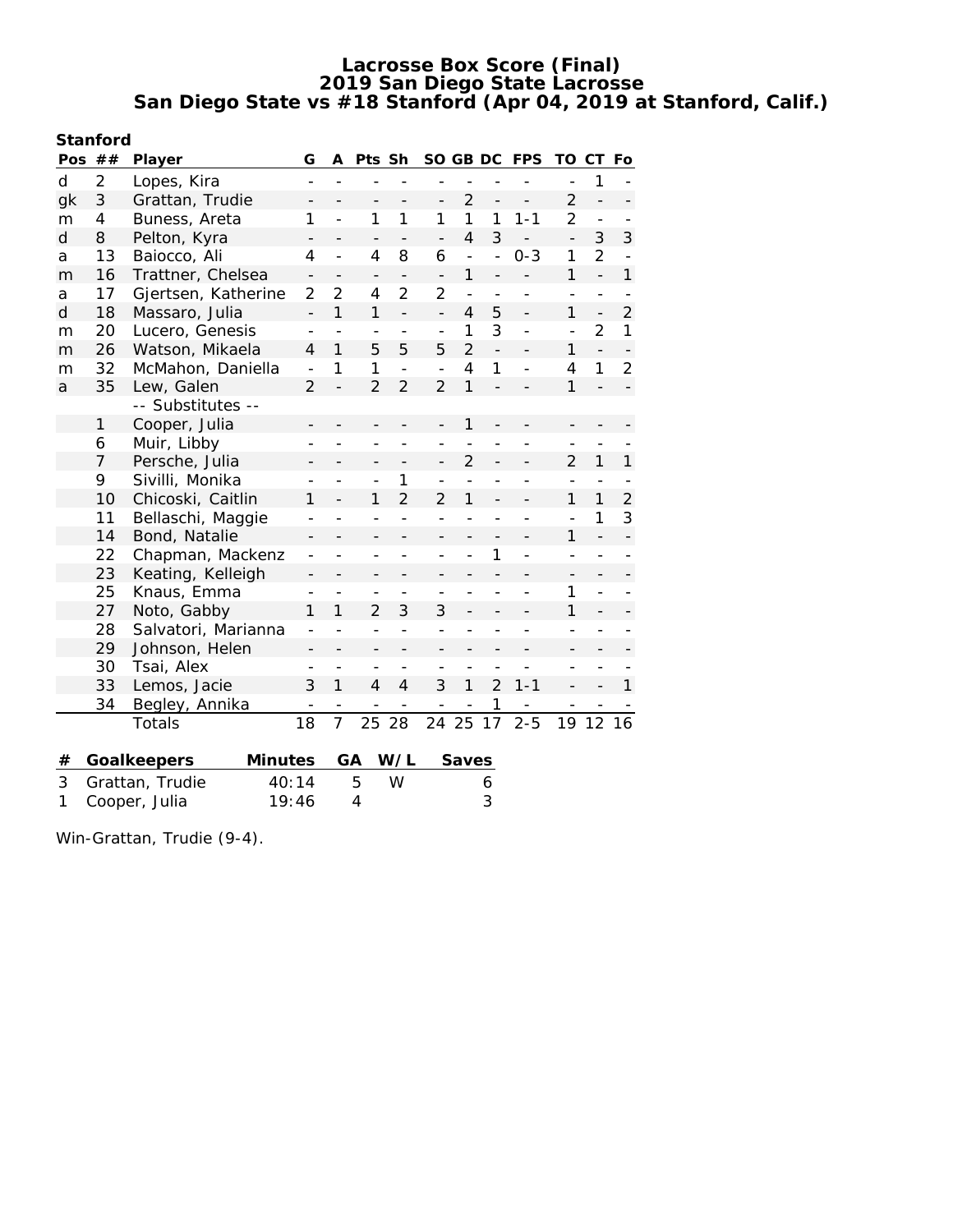| San Diego State |                |                          |         |                |                |                |                |                          |                |                |             |                |                |                |
|-----------------|----------------|--------------------------|---------|----------------|----------------|----------------|----------------|--------------------------|----------------|----------------|-------------|----------------|----------------|----------------|
|                 | Pos $##$       | Player                   |         | G              | A              | Pts Sh         |                | SO.                      | GB DC          |                | <b>FPS</b>  | TO             | CТ             | Fo             |
| m               | $\overline{2}$ | SHEEHAN, Julia           |         |                |                |                | $\overline{2}$ |                          |                |                | $0 - 1$     |                |                |                |
| m               | 5              | JONES, Caitlin           |         |                | 1              | 3              | 5              | 3                        | $\overline{a}$ | 3              | $1 - 4$     | 3              |                |                |
| m               | 6              | MCGINTY, Grace           |         |                |                |                |                |                          | $\overline{2}$ | $\overline{2}$ |             | $\overline{2}$ |                |                |
| d               | $\overline{7}$ | GALLAGHER, Shan          |         |                |                |                |                | $\overline{\phantom{0}}$ | $\overline{2}$ |                |             | $\mathbf{1}$   | 1              |                |
| m               | 9              | TAYLOR, Morgan           |         |                |                |                | 1              | 1                        | 3              | $\overline{a}$ |             | $\overline{a}$ | 1              | 1              |
| m               | 10             | MACRAE, Marissa          |         | 1              |                | 1              | 1              | 1                        | 4              | 1              |             |                | 1              |                |
| m               | 11             | BUCKLAND, Jenny          |         |                |                |                |                | $\overline{\phantom{0}}$ | 4              |                |             | 1              | 1              | $\overline{2}$ |
| m               | 15             | SULLIVAN, Taylor         |         | $\overline{2}$ |                | $\overline{2}$ | 4              | 4                        | $\overline{2}$ |                | $0 - 1$     | $\overline{4}$ | $\overline{a}$ | $\mathbf{1}$   |
| m               | 17             | STEELE, Harlowe          |         | 4              | 1              | 5              | 6              | 4                        | $\mathbf{1}$   | 3              | $2 - 3$     | $\overline{2}$ | 1              | $\overline{2}$ |
| a               | 20             | <b>GREENLAW, Kirstie</b> |         |                |                |                | 3              | 3                        |                |                | $0 - 1$     | 1              | $\overline{a}$ |                |
| d               | 23             | ADAMS, Elizabeth         |         |                |                |                |                |                          |                |                |             |                |                | 1              |
| gk              | 36             | SHARRETTS, Katy          |         |                |                |                |                |                          | 4              |                |             | 1              | 1              |                |
|                 |                | -- Substitutes --        |         |                |                |                |                |                          |                |                |             |                |                |                |
|                 | 1              | PEEL, Natalie            |         |                |                |                | 1              |                          |                | 1              |             |                |                |                |
|                 | 3              | HUDAK, Paige             |         |                |                |                |                | 1                        | 1              |                | $0 - 1$     |                |                |                |
|                 | 18             | YOUNG, Cailin            |         |                |                |                |                |                          |                |                |             | 1              |                |                |
|                 | 22             | ROBINSON, Courtn         |         |                |                |                |                |                          |                |                |             |                |                |                |
|                 | 24             | GARRISON, Gabbie         |         |                |                |                |                |                          |                |                |             | 1              |                |                |
|                 | 25             | MCDONAGH, Sarah          |         |                |                |                |                |                          | 1              |                |             |                |                | 1              |
|                 | 27             | MASIAS, Julia            |         |                |                |                |                |                          |                |                |             |                |                |                |
|                 | 30             | BROWN, Bailey            |         |                |                |                | 1              | 1                        | 1              | 1              |             | 1              |                |                |
|                 | 34             | KOVINSKY, Hailey         |         |                |                |                |                |                          |                |                |             |                |                |                |
|                 |                | Totals                   |         | 9              | $\overline{2}$ | 11             | 25             |                          | 18 25          |                | $123 - -11$ | 18             | 6              | 8              |
|                 |                |                          |         |                |                |                |                |                          |                |                |             |                |                |                |
| #               |                | Goalkeepers              | Minutes |                |                | GА             | W/L            |                          | Saves          |                |             |                |                |                |
|                 |                | 36 SHARRETTS, Katy       | 60:00   |                |                | 18             | L              |                          |                | 6              |             |                |                |                |
|                 |                |                          |         |                |                |                |                |                          |                |                |             |                |                |                |

Loss-SHARRETTS, Katy (8-5).